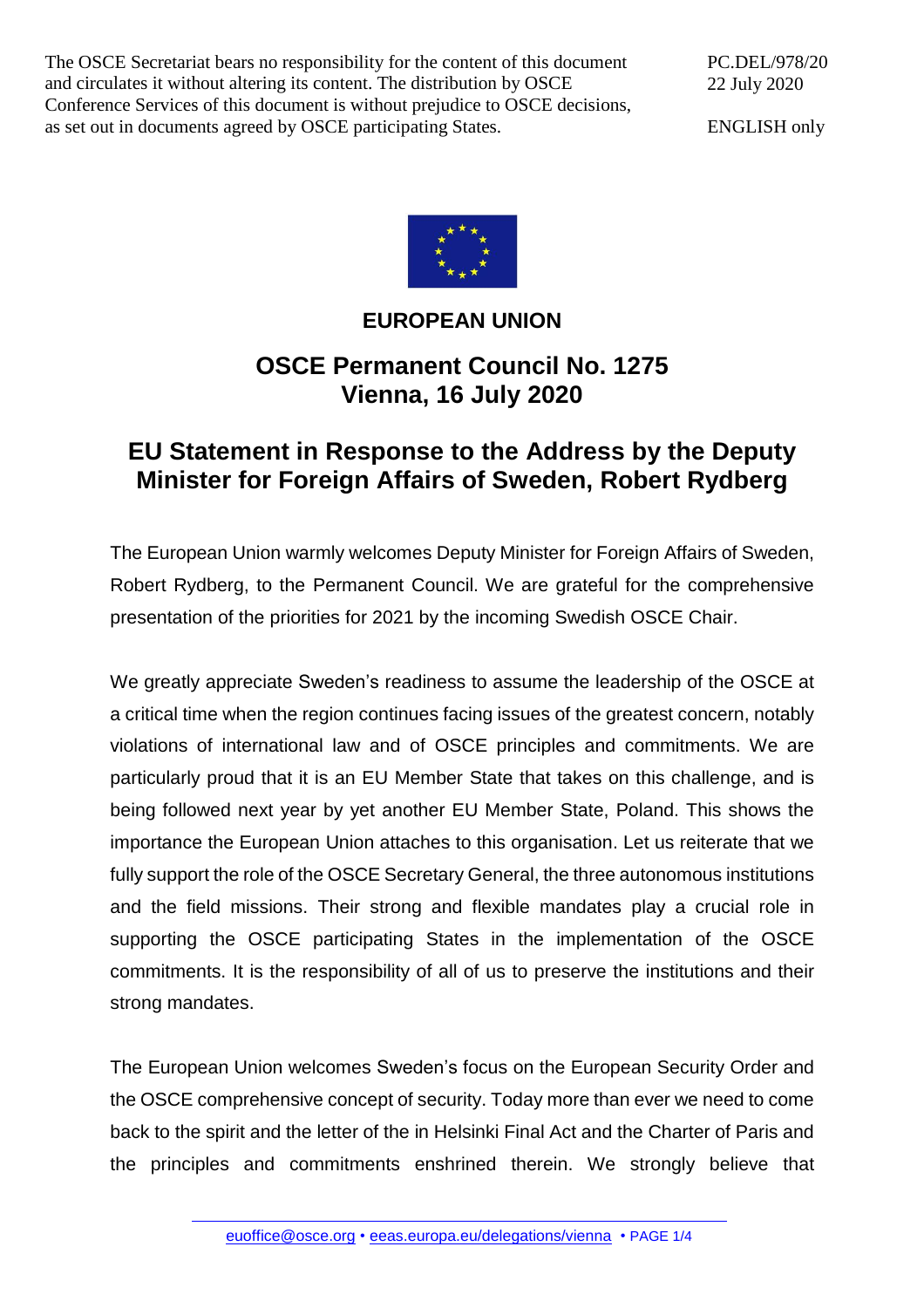cooperation for preserving regional security and stability is in all our interests: maintaining peace and security in Europe crucially depends on strict compliance with international law and full respect for the rules agreed by all 57 OSCE participating States. Today, we are still collectively confronted with many threats, challenges and violations of our OSCE principles and commitments.

We also welcome Sweden's intention to continue the focus of previous Chairmanships on the ongoing and protracted conflicts in the OSCE area. Today, we meet against the backdrop of a serious security crisis in Europe caused by the repeated violation of Ukrainian sovereignty and territorial integrity by acts of aggression by the Russian armed forces, resulting in the conflict in eastern Ukraine and the illegal annexation of the Autonomous Republic of Crimea and the city of Sevastopol to the Russian Federation. We strongly condemn these acts. The EU recalls its unwavering support to the sovereignty, territorial integrity, unity and independence of Ukraine within its internationally recognised borders. We call upon Russia to work with the Albanian Chairmanships and incoming Swedish one in order to seek a sustainable political resolution to the conflict in eastern Ukraine.

Conflict situations and protracted conflicts in our region pose a very serious threat to the security of the entire OSCE area. The status quo is detrimental to our security. The peaceful resolution of the existing conflicts in the OSCE area remains a priority for the EU and our positions on these conflicts are well known. The EU remains committed in its support to the territorial integrity, independence and sovereignty of all OSCE participating States. The EU supports the existing formats of negotiations and calls on all actors involved to enhance their commitment to conflict settlement. The EU will continue to promote and support confidence-building measures to assist the resolution of these conflicts, in co-operation with other relevant interlocutors.

We welcome the intention of Sweden to focus next year on democracy and fundamental freedoms, in particular the right to freedom of expression and media freedom, which are also top priorities for the European Union. The focus on fundamental freedoms is timely as we continue to see ongoing restrictions and crackdowns on human rights and fundamental freedoms, mounting pressure and attacks on human rights defenders, journalists and media actors across the OSCE area. Lasting security cannot be sustained without respect for human rights and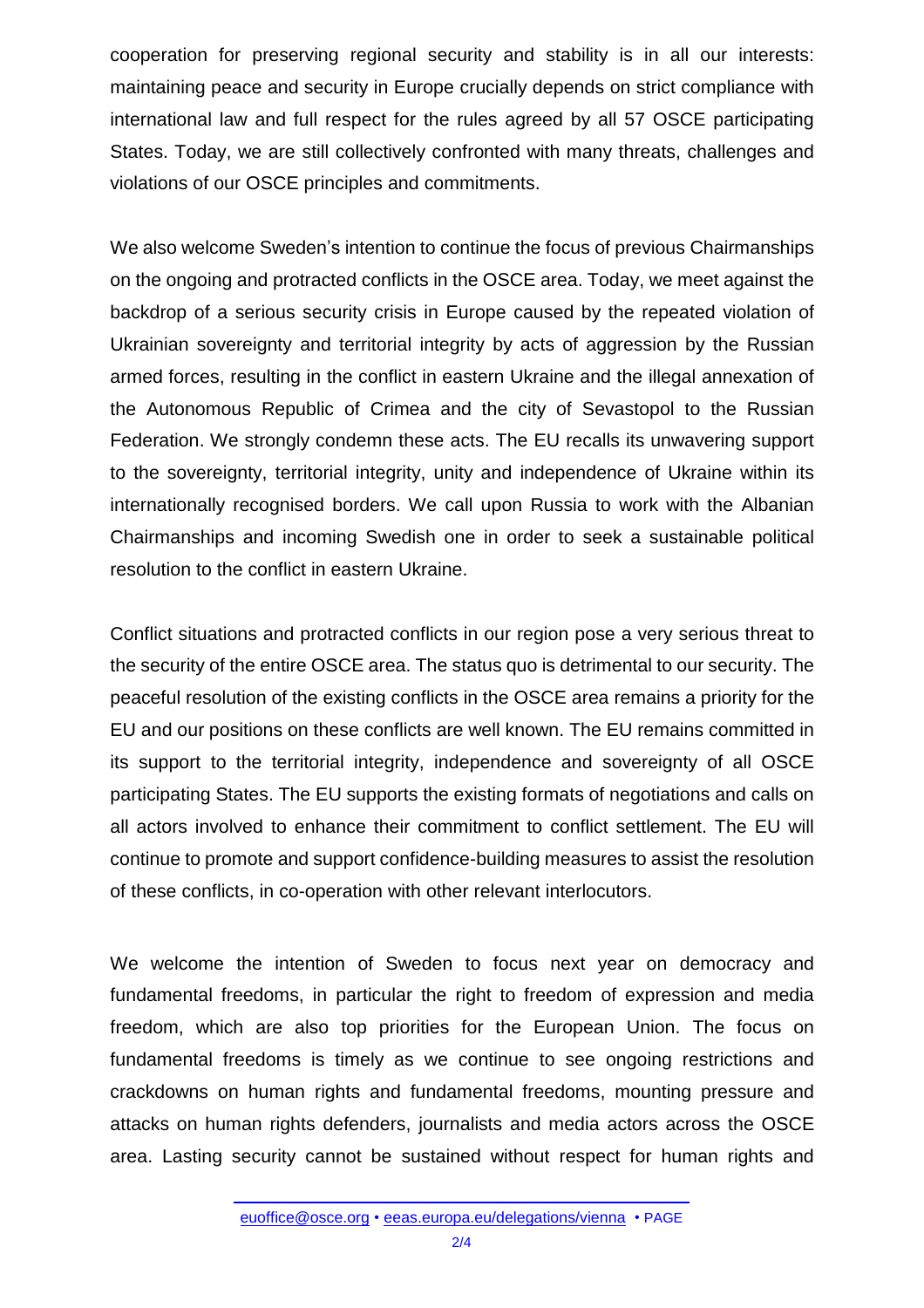fundamental freedoms, democracy and the rule of law. Our OSCE commitments are more relevant than ever in these challenging times and we need to redouble the focus on their implementation. Civil society is an essential partner in this regard and we therefore remain firm about safeguarding the open and inclusive character of the OSCE in relation to civil society organizations.

We welcome Sweden's commitment to promoting existing CSBMs and arms control instruments and to using the Structured Dialogue to increase trust and lay the ground for further OSCE achievements. We highly value the Structured Dialogue, which we are ready to develop further in accordance with the Hamburg Declaration, as a transparent, inclusive process, owned and driven by participating States, without a predetermined outcome and of high relevance for the EU. We remain committed to the substantial modernization of the Vienna Document, as expressed inter alia in the Joint proposal supported by 34 participating States, as well as to the further development of Conventional Arms Control, CSBMs and other instruments in the politico-military area. We also welcome Sweden's intention to emphasise, within the Code of Conduct, the importance of democratic control over armed forces and the women, peace and security agenda.

This year we mark the 20th anniversary of the landmark UNSC Resolution 1325. We agree with the incoming Chair that increased attention should be paid to the empowerment of women through promoting their participation in conflict resolution and peace processes, as well as in the security sector. We are committed to actively support further actions within the OSCE in this area, including the adoption of an OSCE-Wide Action Plan on Women, Peace and Security.

The upcoming 10th anniversary of the Vilnius Ministerial Council Decision 3/11 on the Elements of the Conflict Cycle provides a valuable opportunity to take stock and asses the work done in its implementation, as well as to identify and work towards overcoming the remaining obstacles to its full implementation. In order to achieve that, sufficient resources must be provided through the Unified Budget. The European Union reiterates its support for the efforts intended to advance the implementation of the Decision.

We also welcome the focus within the First Dimension on transnational threats, cybersecurity, as well as on activities linked to the financing of illicit activities.